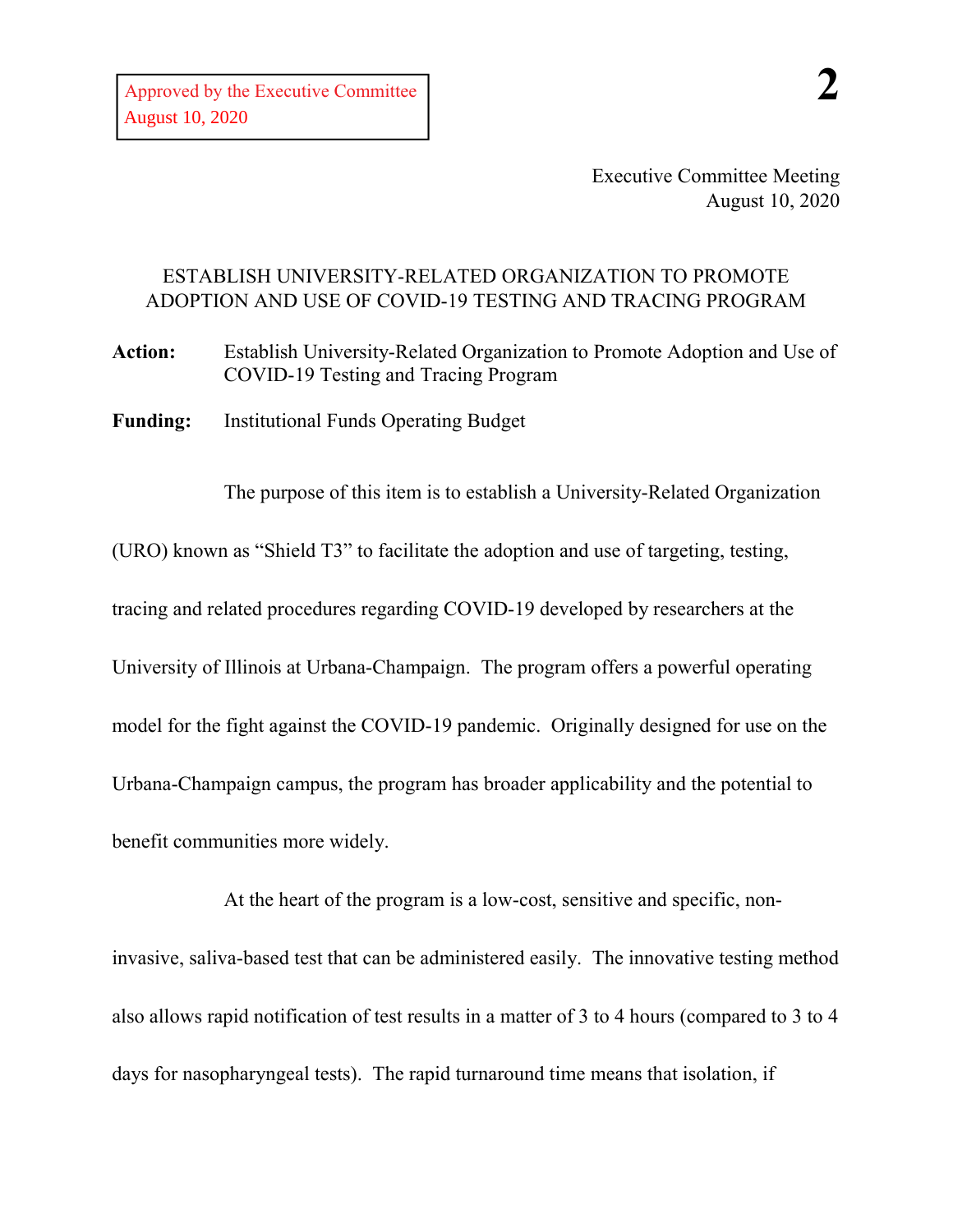needed, can occur early enough to limit secondary transmission, and contact tracing can be far more effective than with conventional tests. Saliva-based testing is being adopted successfully by many states, universities, cities, and sporting leagues. The program complements the saliva-based testing process with modeling capabilities that allow for the targeting of the testing to appropriate segments of the population and an app-based information technology platform to target tests, transmit results, and facilitate contact tracing. Recognizing the potential of the program to benefit communities beyond the University of Illinois (University), the University is launching many efforts, including the formation of this URO, to facilitate wider adoption and use.

Because of the complexities of doing business in the burgeoning area of COVID-19 testing and the related corporate, governance, intellectual property and implementation issues, the University administration has determined that the establishment of a URO is essential to facilitate effective and efficient dissemination of testing efforts. This URO is not intended to supplant existing University operations such as the Office of Technology Management (OTM) or research and development efforts currently underway or yet to be realized at universities within the System. Rather, the URO is intended to complement other initiatives to disseminate the testing program being undertaken by the University and will provide critical support to and interface with

2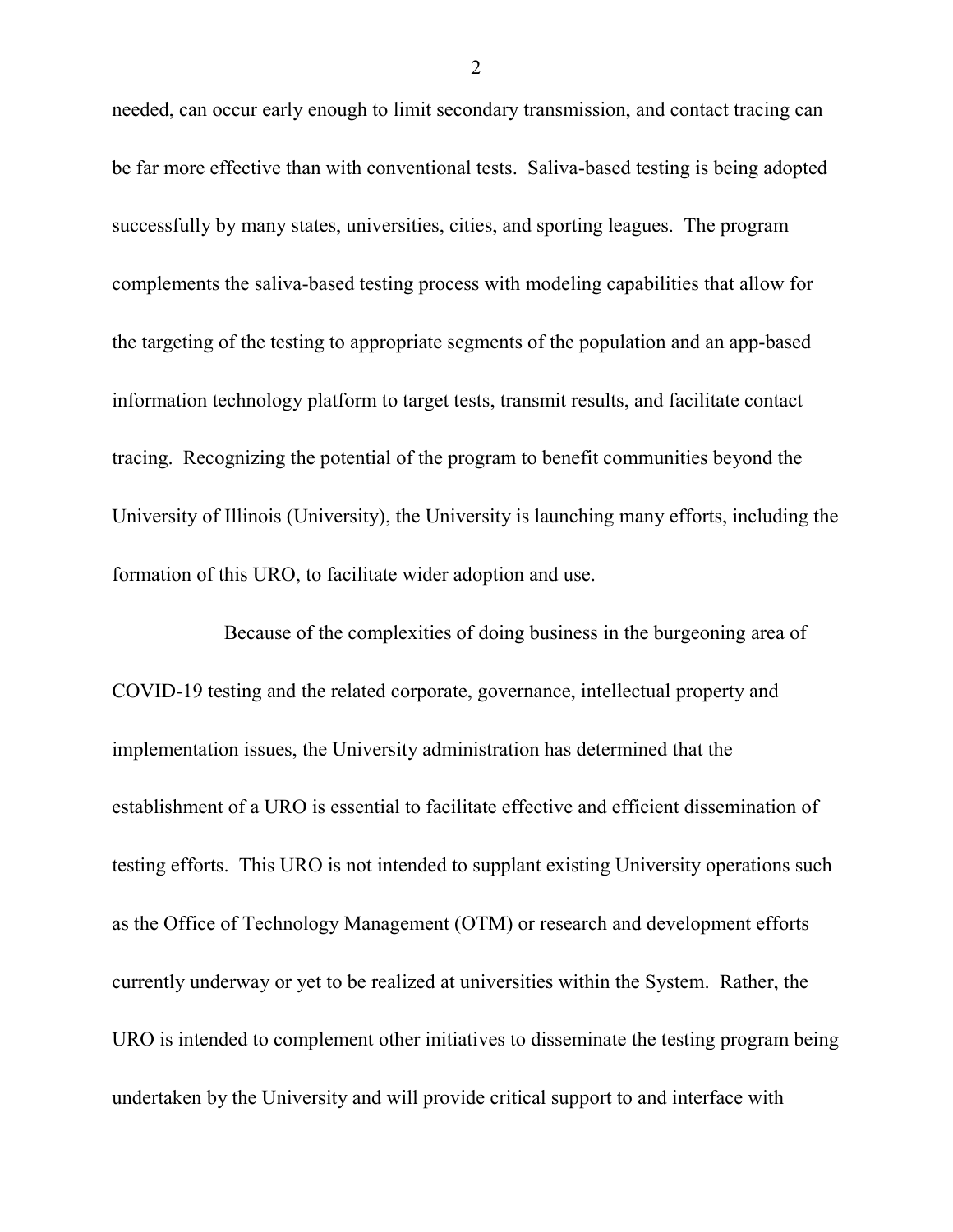potential users in the broader marketplace. Its primary focus will be on applications outside the State of Illinois.

The establishment of a URO by the University has historical precedence but is not a frequent occurrence. Accordingly, in support of this effort, the University retained the law firm of Faegre Drinker Biddle & Reath LLP (Faegre Drinker) to provide advice on potential organizational models and best practices. Faegre Drinker has advised that structuring this URO as a limited liability company (LLC) will limit the University's potential liability and provide for an efficient operating model. A URO will confer several advantages, including allowing a nimble team of experienced individuals employed by the University and others to focus on developing and implementing the program outside the State. As a URO, Shield T3 can negotiate and enter into contracts in a streamlined and efficient manner. At the same time, the ultimate authority and oversight of Shield T3 will remain with the Board of Trustees of the University of Illinois (UI Board).

As a URO, Shield T3 will comply fully with State of Illinois Legislative Audit Commission Guidelines (LAC Guidelines), which were adopted in 1982 and amended in 1997, and any other applicable regulatory requirements.

3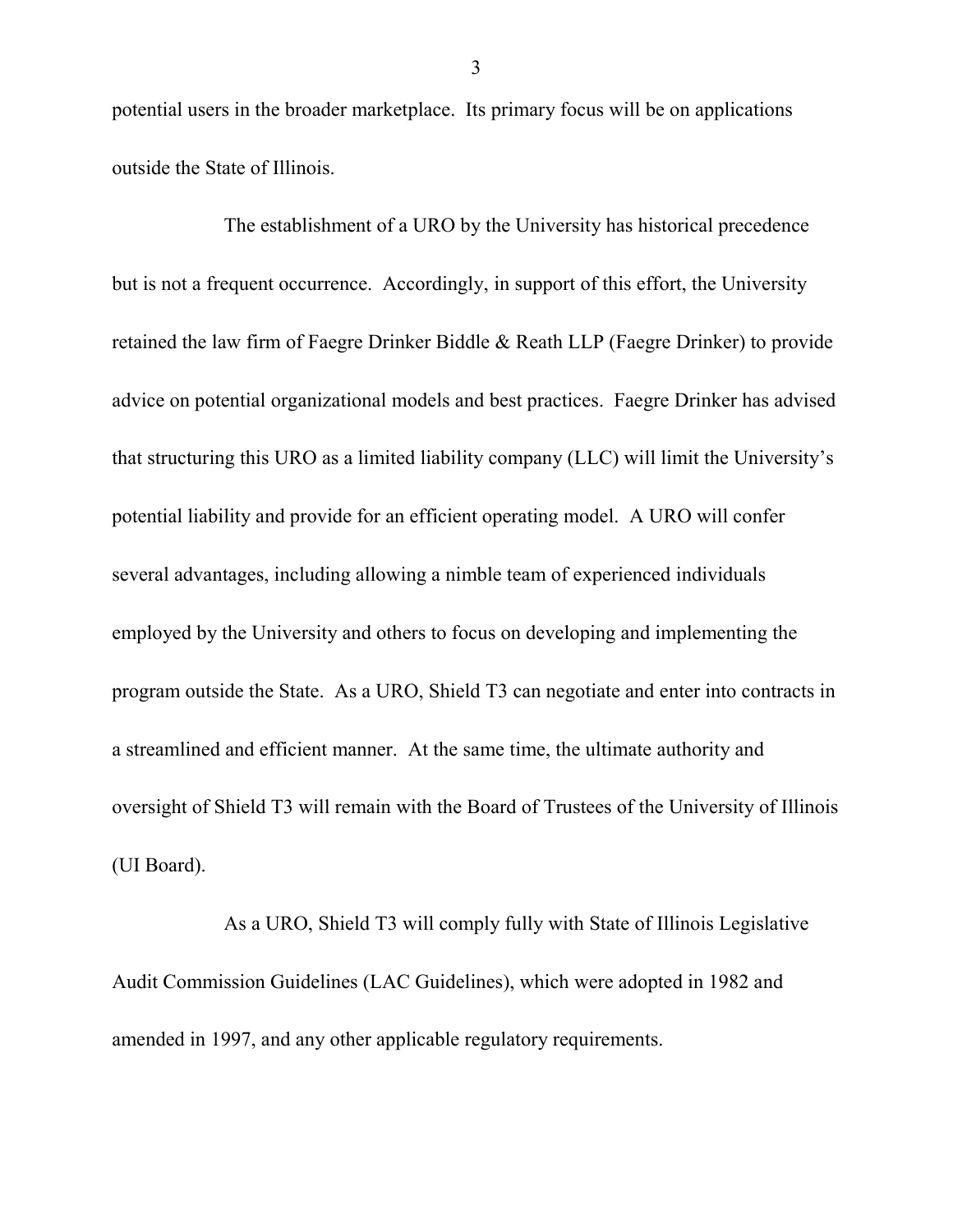The Board of Managers of Shield T3 will consist of nine voting members nominated (where appropriate) and duly appointed by the UI Board as follows: a voting member of the UI Board; two nominees of the Urbana-Champaign Chancellor; a nominee of the Chicago Chancellor; the Vice President for Economic Development and Innovation, *ex officio*; the Executive Director of Discovery Partners Institute, *ex officio*; one nominee of the President who is a member of the University community; and two nominees of the President who are not employed by the University. Other non-voting members of the Board of Managers may be designated by the Board of Managers to serve in an advisory capacity. Terms for each manager, except for *ex officio* members and the UI Board member, shall be limited to three years. Managers may serve two full consecutive terms and then may be reappointed after a one-year period.

The UI Board will be the sole member of Shield T3 and will possess and exercise such other reserve powers as provided in attendant corporate organizational documents, including but not limited to Shield T3 Articles of Organization, Operating Agreement and a Services and Management Agreement between the University and Shield T3. Such reserve powers to the UI Board will include appointing voting members of the Shield T3 Board of Managers, approval of amendments to the Articles of

4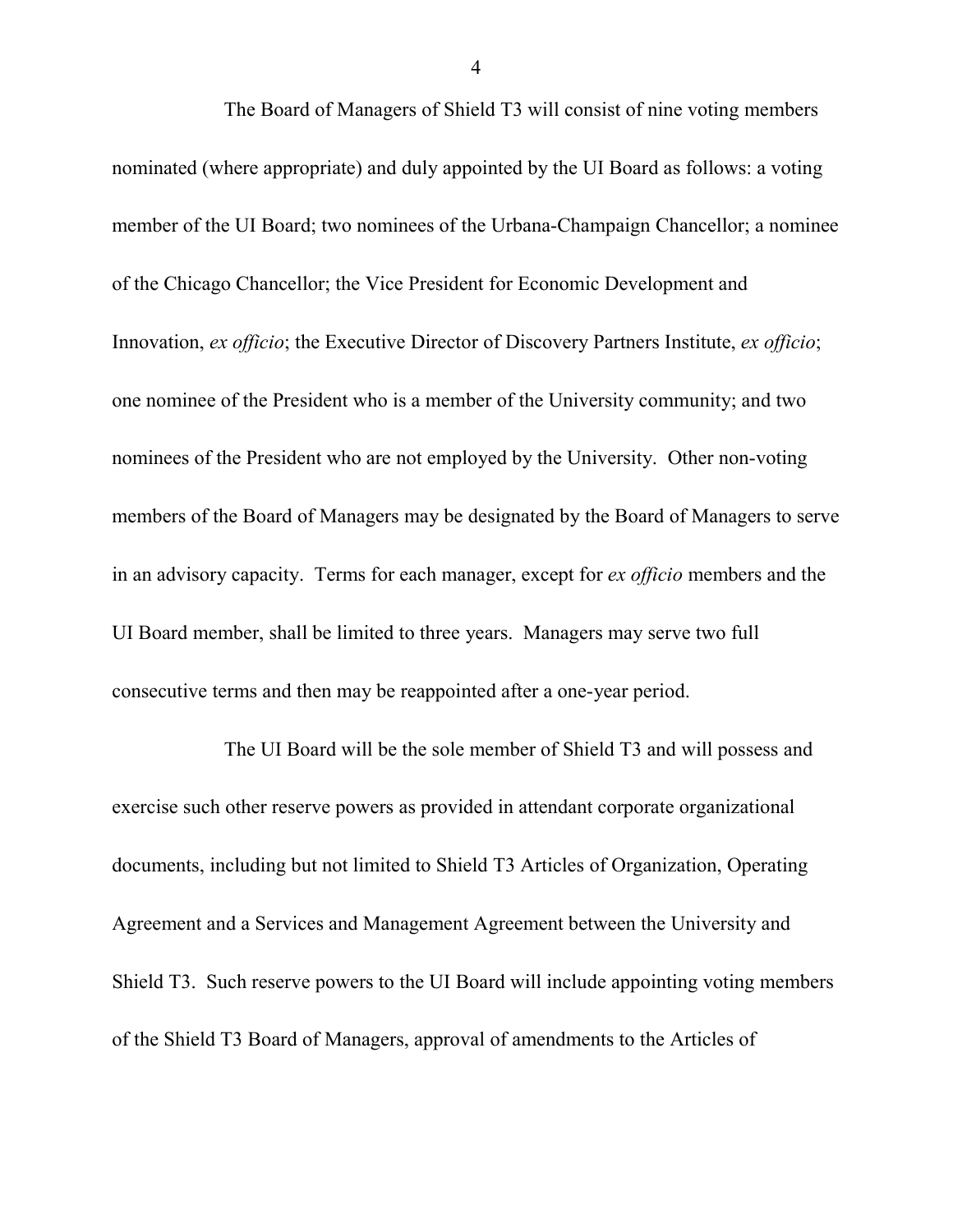Organization and Operating Agreement, incurrence of long-term debt and approval of the sale of substantially all of the assets of Shield T3, among others.

## In order to carry out the purposes and commence operations of Shield T3, a service and management contract will be negotiated between the University and Shield

T3. This service and management contract will define the responsibilities of Shield T3 in

regard to the development and implementation of the organization's business objectives,

including issues relating to intellectual property, licensing, technology

commercialization, and the like. It is contemplated that the initial meeting of Shield T3

will occur promptly.

Accordingly, the President of the University recommends that the

Comptroller of the Board be delegated authority by the UI Board to take the following

actions:

- 1. Execute the necessary documents to establish Shield T3 as a limited liability company, with all membership units to be owned by the University;
- 2. Enter into a Services and Management Agreement between the University and Shield T3;
- 3. Enter into such agreements as may be necessary and appropriate to make operating personnel available to Shield T3; and,
- 4. Execute any and all other documents and take any other actions as may be necessary to establish and organize Shield T3 and to allow it to carry out its functions and purposes as set forth herein.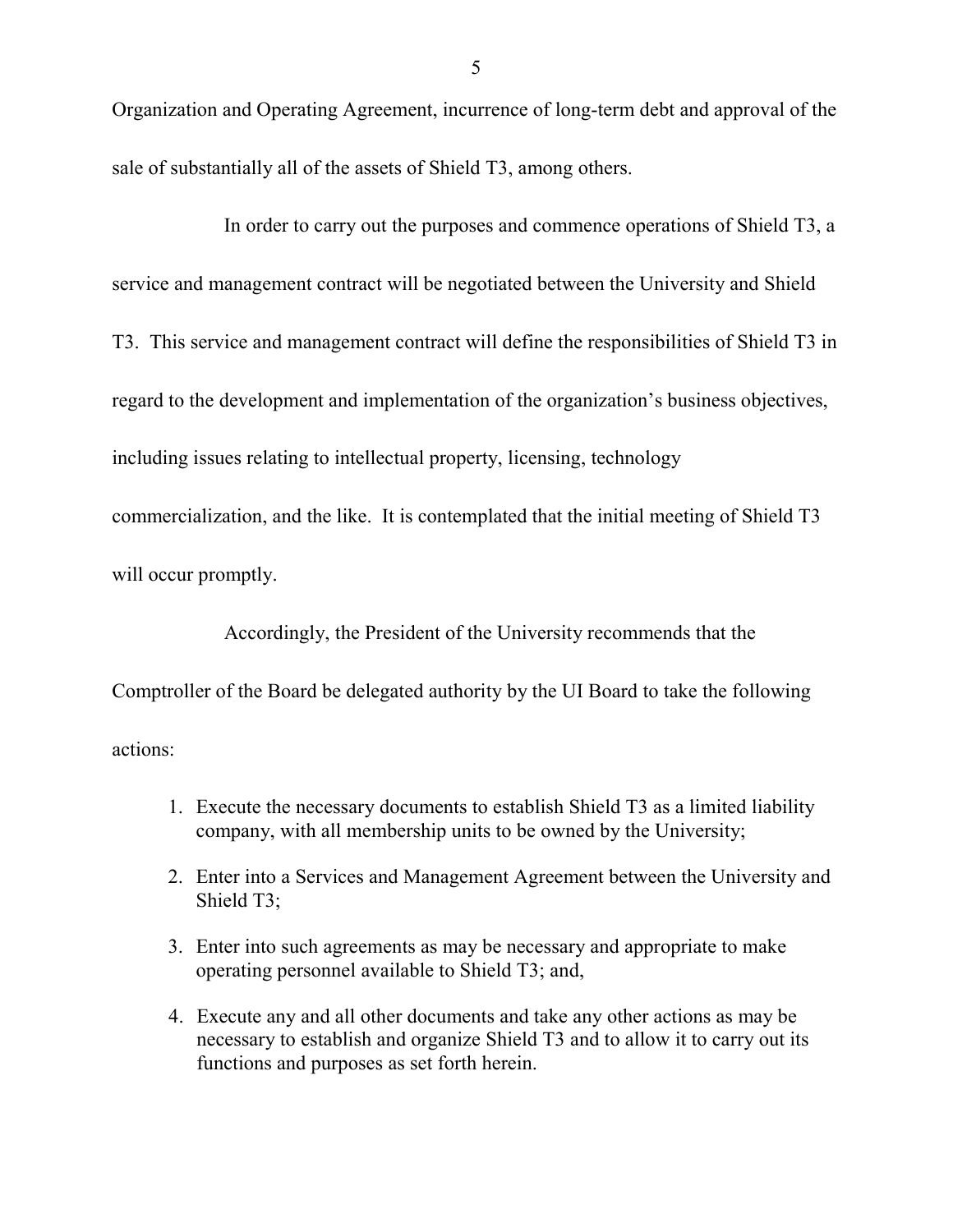Further, the Board hereby appoints as voting members of the Board of

Managers of Shield T3 the following individuals; where a Manager is indicated as "*ex* 

*officio*," the person serving in the office indicated, and not the individual, shall serve as

the Manager:

- One voting member of the UI Board: Donald J. Edwards, Chairman, University of Illinois Board of Trustees
- Two nominees of the Urbana-Champaign Chancellor: Andreas Cangellaris, Provost, Universityof Illinois at Urbana-Champaign; and Susan A. Martinis, Vice Chancellor for Research and Innovation, University of Illinois at Urbana-Champaign
- A nominee of the Chicago Chancellor: Wayne Giles, Dean, School of Public Health, University of Illinois at Chicago
- The Vice President for Economic Development and Innovation, *ex officio*: currently Joseph "Jay" Walsh, Interim Vice President for Economic Development and Innovation
- The Executive Director of Discovery Partners Institute, *ex officio*: currently William C. Jackson, Interim Executive Director, Discovery Partners Institute
- Nominee of the President who is a member of the University community: Paul J. Hergenrother, Kenneth L. Rinehart Jr. Endowed Chair in Natural Products Chemistry, University of Illinois at Urbana-Champaign
- Two nominees of the President who are outside the University: Michael T. Tokarz, Chairman, Tokarz Group Advisers and Alumnus, University of Illinois at Urbana-Champaign; and a second nominee to be determined